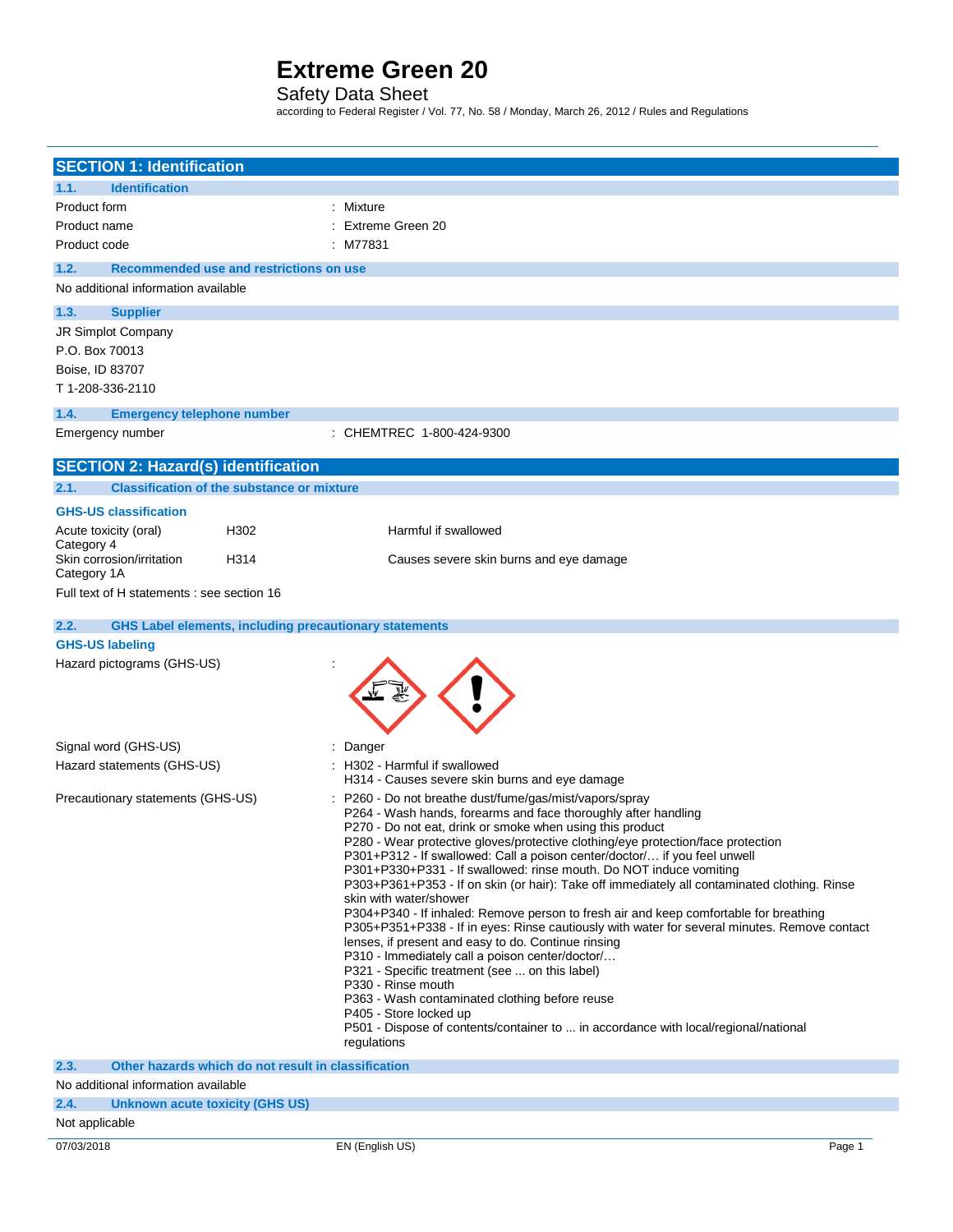Safety Data Sheet

according to Federal Register / Vol. 77, No. 58 / Monday, March 26, 2012 / Rules and Regulations

| Not applicable            |               |                              |  |
|---------------------------|---------------|------------------------------|--|
| 3.2.<br><b>Mixtures</b>   |               |                              |  |
| <b>Product identifier</b> | $\frac{9}{6}$ | <b>GHS-US classification</b> |  |
|                           |               | Not classified               |  |
|                           |               |                              |  |

Full text of hazard classes and H-statements : see section 16

|                   | <b>SECTION 4: First-aid measures</b>                                                        |                                                                                                                                                                                                                                                                                                                       |  |
|-------------------|---------------------------------------------------------------------------------------------|-----------------------------------------------------------------------------------------------------------------------------------------------------------------------------------------------------------------------------------------------------------------------------------------------------------------------|--|
| 4.1.              | <b>Description of first aid measures</b>                                                    |                                                                                                                                                                                                                                                                                                                       |  |
|                   | First-aid measures general                                                                  | : Never give anything by mouth to an unconscious person. If you feel unwell, seek medical<br>advice (show the label where possible).                                                                                                                                                                                  |  |
|                   | First-aid measures after inhalation                                                         | : Remove person to fresh air and keep comfortable for breathing. Remove victim to fresh air and<br>keep at rest in a position comfortable for breathing. Immediately call a poison center or<br>doctor/physician. Allow victim to breathe fresh air. Allow the victim to rest.                                        |  |
|                   | First-aid measures after skin contact                                                       | Remove/Take off immediately all contaminated clothing. Rinse skin with water/shower.<br>Immediately call a poison center or doctor/physician. Remove affected clothing and wash all<br>exposed skin area with mild soap and water, followed by warm water rinse.                                                      |  |
|                   | First-aid measures after eye contact                                                        | Rinse cautiously with water for several minutes. Remove contact lenses, if present and easy to<br>do. Continue rinsing. Immediately call a poison center or doctor/physician. Rinse immediately<br>with plenty of water. Obtain medical attention if pain, blinking or redness persist.                               |  |
|                   | First-aid measures after ingestion                                                          | Rinse mouth. Do NOT induce vomiting. Call a POISON CENTER or doctor/physician if you feel<br>unwell. Immediately call a poison center or doctor/physician. Obtain emergency medical<br>attention. Call a poison center/doctor/physician if you feel unwell.                                                           |  |
| 4.2.              | Most important symptoms and effects (acute and delayed)                                     |                                                                                                                                                                                                                                                                                                                       |  |
| symptoms          | Potential Adverse human health effects and                                                  | : Based on available data, the classification criteria are not met. Harmful if swallowed.                                                                                                                                                                                                                             |  |
| Symptoms/injuries |                                                                                             | : Causes severe skin burns and eye damage. Not expected to present a significant hazard under<br>anticipated conditions of normal use.                                                                                                                                                                                |  |
|                   | Symptoms/injuries after ingestion                                                           | : Swallowing a small quantity of this material will result in serious health hazard.                                                                                                                                                                                                                                  |  |
| 4.3.              | Immediate medical attention and special treatment, if necessary                             |                                                                                                                                                                                                                                                                                                                       |  |
|                   | Treat symptomatically.                                                                      |                                                                                                                                                                                                                                                                                                                       |  |
|                   | <b>SECTION 5: Fire-fighting measures</b>                                                    |                                                                                                                                                                                                                                                                                                                       |  |
|                   |                                                                                             |                                                                                                                                                                                                                                                                                                                       |  |
|                   |                                                                                             |                                                                                                                                                                                                                                                                                                                       |  |
| 5.1.              | Suitable (and unsuitable) extinguishing media                                               |                                                                                                                                                                                                                                                                                                                       |  |
|                   | Suitable extinguishing media<br>Unsuitable extinguishing media                              | : Foam. Dry powder. Carbon dioxide. Water spray. Sand.<br>: Do not use a heavy water stream.                                                                                                                                                                                                                          |  |
| 5.2.              |                                                                                             |                                                                                                                                                                                                                                                                                                                       |  |
| Reactivity        | Specific hazards arising from the chemical                                                  | : Thermal decomposition generates : Corrosive vapors.                                                                                                                                                                                                                                                                 |  |
|                   |                                                                                             |                                                                                                                                                                                                                                                                                                                       |  |
| 5.3.              | Special protective equipment and precautions for fire-fighters<br>Firefighting instructions | : Use water spray or fog for cooling exposed containers. Exercise caution when fighting any                                                                                                                                                                                                                           |  |
|                   | Protection during firefighting                                                              | chemical fire. Prevent fire-fighting water from entering environment.<br>: Do not enter fire area without proper protective equipment, including respiratory protection. Do<br>not attempt to take action without suitable protective equipment. Self-contained breathing<br>apparatus. Complete protective clothing. |  |
|                   | <b>SECTION 6: Accidental release measures</b>                                               |                                                                                                                                                                                                                                                                                                                       |  |
| 6.1.              | Personal precautions, protective equipment and emergency procedures                         |                                                                                                                                                                                                                                                                                                                       |  |
| 6.1.1.            |                                                                                             |                                                                                                                                                                                                                                                                                                                       |  |
|                   | For non-emergency personnel<br>Emergency procedures                                         | : Ventilate spillage area. Evacuate unnecessary personnel.                                                                                                                                                                                                                                                            |  |
| 6.1.2.            | For emergency responders                                                                    |                                                                                                                                                                                                                                                                                                                       |  |
|                   | Protective equipment                                                                        | : Do not attempt to take action without suitable protective equipment. Equip cleanup crew with<br>proper protection. For further information refer to section 8: "Exposure controls/personal<br>protection".                                                                                                          |  |
|                   | Emergency procedures                                                                        | : Ventilate area.                                                                                                                                                                                                                                                                                                     |  |
| 07/03/2018        |                                                                                             | 2/7<br>EN (English US)                                                                                                                                                                                                                                                                                                |  |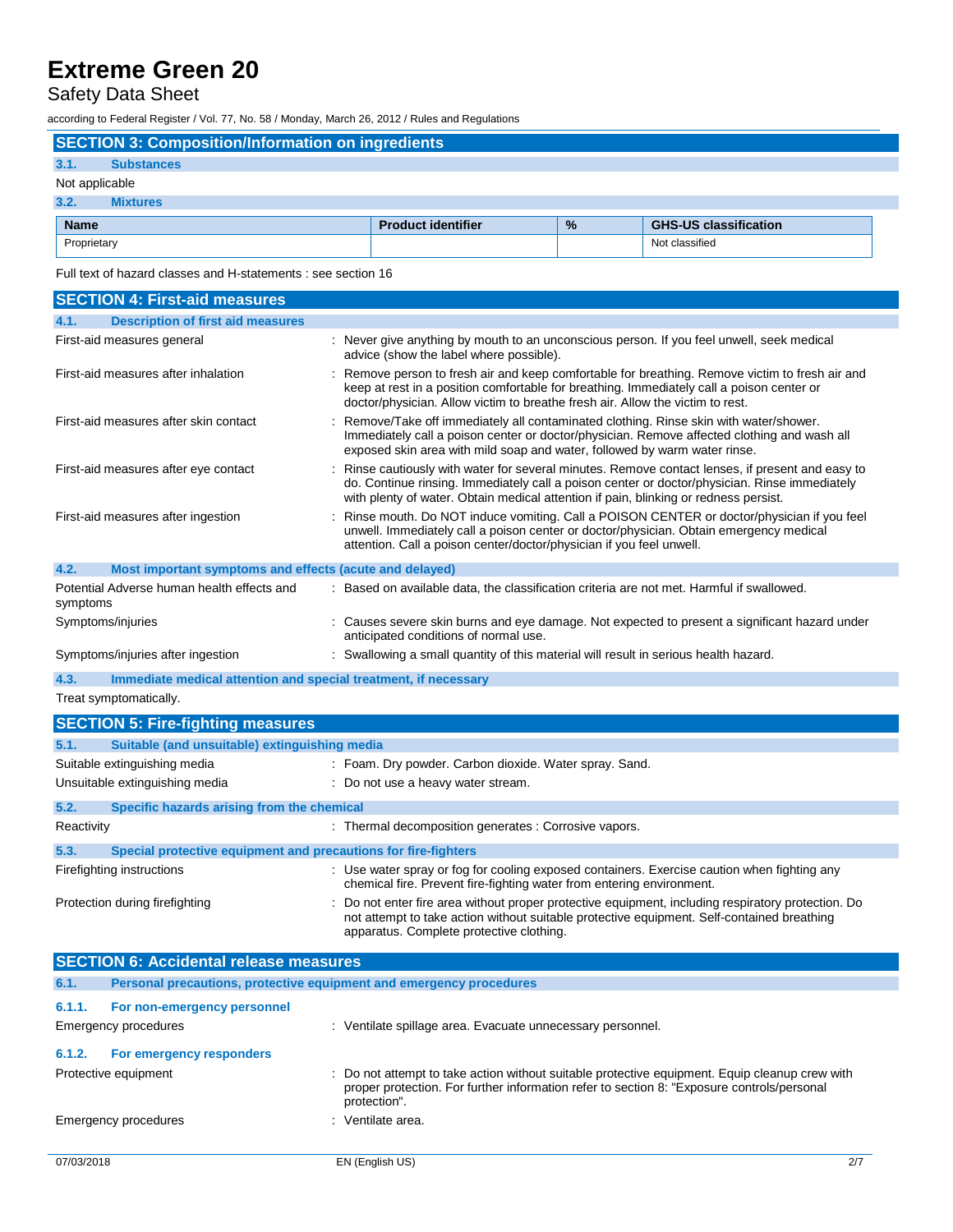### Safety Data Sheet

according to Federal Register / Vol. 77, No. 58 / Monday, March 26, 2012 / Rules and Regulations

| 6.2. | <b>Environmental precautions</b>                             |                                                                                                                                                                                                                                                                                                                                                                                         |  |
|------|--------------------------------------------------------------|-----------------------------------------------------------------------------------------------------------------------------------------------------------------------------------------------------------------------------------------------------------------------------------------------------------------------------------------------------------------------------------------|--|
|      |                                                              | Prevent entry to sewers and public waters. Notify authorities if liquid enters sewers or public waters. Avoid release to the environment.                                                                                                                                                                                                                                               |  |
| 6.3. | Methods and material for containment and cleaning up         |                                                                                                                                                                                                                                                                                                                                                                                         |  |
|      | Methods for cleaning up                                      | : Recover mechanically the product. On land, sweep or shovel into suitable containers. Minimize<br>generation of dust. Store away from other materials.                                                                                                                                                                                                                                 |  |
|      | Other information                                            | : Dispose of materials or solid residues at an authorized site.                                                                                                                                                                                                                                                                                                                         |  |
| 6.4. | <b>Reference to other sections</b>                           |                                                                                                                                                                                                                                                                                                                                                                                         |  |
|      |                                                              | See Heading 8. Exposure controls and personal protection. For further information refer to section 13.                                                                                                                                                                                                                                                                                  |  |
|      | <b>SECTION 7: Handling and storage</b>                       |                                                                                                                                                                                                                                                                                                                                                                                         |  |
| 7.1. | <b>Precautions for safe handling</b>                         |                                                                                                                                                                                                                                                                                                                                                                                         |  |
|      | Precautions for safe handling                                | : Ensure good ventilation of the work station. Wear personal protective equipment. Wash hands<br>and other exposed areas with mild soap and water before eating, drinking or smoking and<br>when leaving work. Provide good ventilation in process area to prevent formation of vapor. Do<br>not breathe dust/fume/gas/mist/vapors/spray. Avoid contact during pregnancy/while nursing. |  |
|      | Hygiene measures                                             | : Do not eat, drink or smoke when using this product. Wash hands, forearms and face thoroughly<br>after handling. Always wash hands after handling the product.                                                                                                                                                                                                                         |  |
| 7.2. | Conditions for safe storage, including any incompatibilities |                                                                                                                                                                                                                                                                                                                                                                                         |  |

| $\mathbf{1.2}$<br>Conditions for safe storage, including any incompatibilities |                                                                                                                                                                           |
|--------------------------------------------------------------------------------|---------------------------------------------------------------------------------------------------------------------------------------------------------------------------|
| <b>Technical measures</b>                                                      | : Comply with applicable regulations.                                                                                                                                     |
| Storage conditions                                                             | : Keep only in the original container in a cool, well ventilated place away from : Keep container<br>closed when not in use. Store in a well-ventilated place. Keep cool. |
| Incompatible products                                                          | : Strong bases. Strong acids.                                                                                                                                             |
| Incompatible materials                                                         | : Sources of ignition. Direct sunlight.                                                                                                                                   |
| Storage temperature                                                            | : $> = 25 (5 - 42) °C$                                                                                                                                                    |
|                                                                                |                                                                                                                                                                           |

### **SECTION 8: Exposure controls/personal protection**

### **8.1. Control parameters**

**Proprietary**

Not applicable

| 8.2. | Appropriate engineering controls |                                              |  |
|------|----------------------------------|----------------------------------------------|--|
|      | Appropriate engineering controls | Ensure good ventilation of the work station. |  |

- Environmental exposure controls : Avoid release to the environment.
- 

# **8.3. Individual protection measures/Personal protective equipment**

### **Personal protective equipment:**

Avoid all unnecessary exposure.

### **Hand protection:**

Wear protective gloves

### **Eye protection:**

Chemical goggles or face shield. Chemical goggles or safety glasses. Safety glasses

### **Skin and body protection:**

Wear suitable protective clothing

#### **Respiratory protection:**

Wear appropriate mask

### **Other information:**

Do not eat, drink or smoke during use.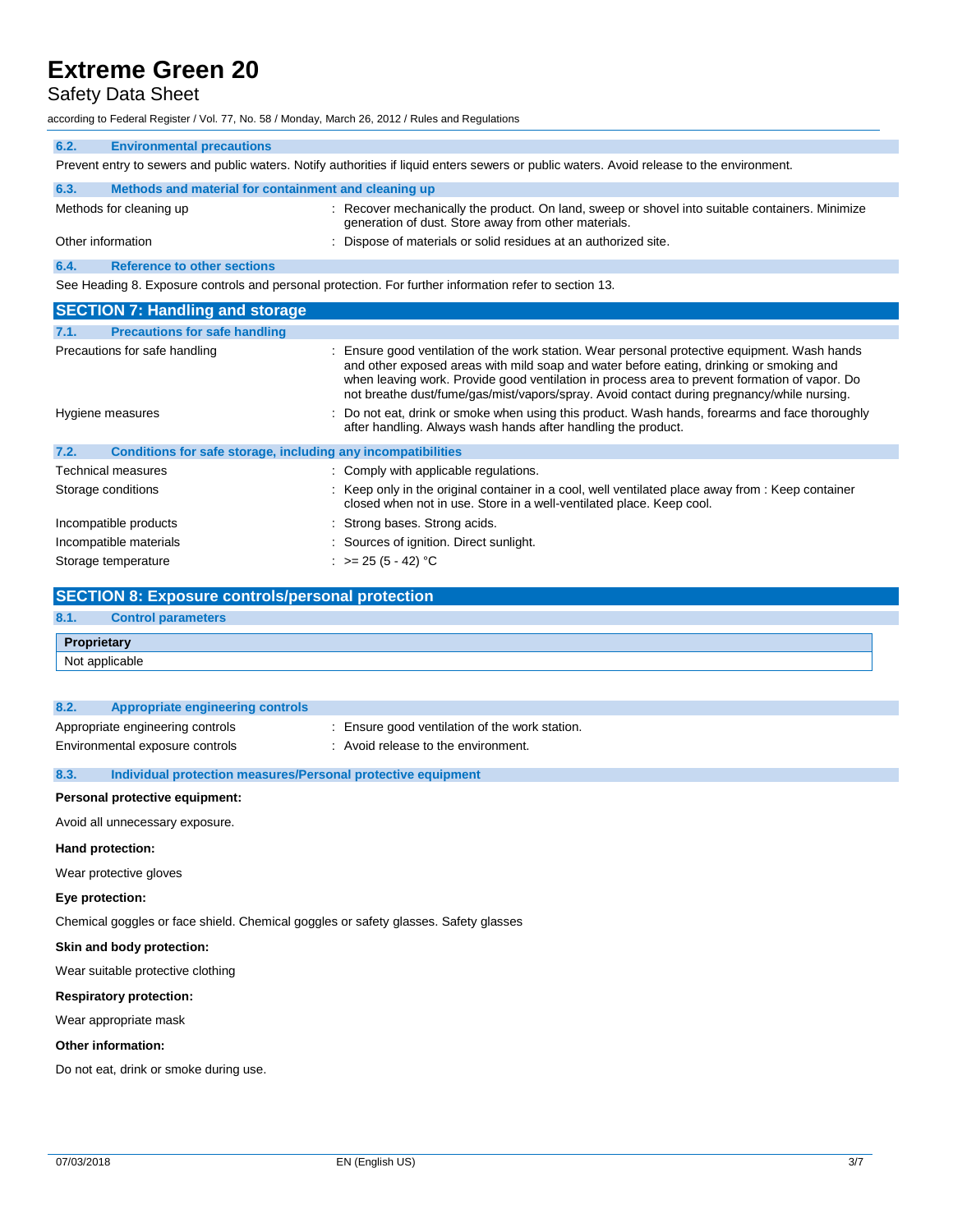# Safety Data Sheet

according to Federal Register / Vol. 77, No. 58 / Monday, March 26, 2012 / Rules and Regulations

| <b>SECTION 9: Physical and chemical properties</b>            |                         |  |  |
|---------------------------------------------------------------|-------------------------|--|--|
| 9.1.<br>Information on basic physical and chemical properties |                         |  |  |
| Physical state                                                | : Solid                 |  |  |
| Color                                                         | : Green                 |  |  |
| Odor                                                          | : Characteristic odour  |  |  |
| Odor threshold                                                | : No data available     |  |  |
| pH                                                            | $: < = 2$               |  |  |
| Melting point                                                 | : No data available     |  |  |
| Freezing point                                                | : $\leq 0$ °C           |  |  |
| Boiling point                                                 | $: z = 100 °C$          |  |  |
| Flash point                                                   | : None                  |  |  |
| Relative evaporation rate (butyl acetate=1)                   | : No data available     |  |  |
| Flammability (solid, gas)                                     | : Non flammable.        |  |  |
| Vapor pressure                                                | : No data available     |  |  |
| Relative vapor density at 20 °C                               | : No data available     |  |  |
| Relative density                                              | Not applicable          |  |  |
| Solubility                                                    | Soluble in water.       |  |  |
| Log Pow                                                       | No data available       |  |  |
| Auto-ignition temperature                                     | Not applicable          |  |  |
| Decomposition temperature                                     | : No data available     |  |  |
| Viscosity, kinematic                                          | Not applicable          |  |  |
| Viscosity, dynamic                                            | No data available       |  |  |
| <b>Explosion limits</b>                                       | : Not applicable        |  |  |
| <b>Explosive properties</b>                                   | : No data available     |  |  |
| Oxidizing properties                                          | : No data available     |  |  |
| <b>Other information</b><br>9.2.                              |                         |  |  |
| VOC content                                                   | $\frac{1}{2}$ <= 10 g/l |  |  |

### **SECTION 10: Stability and reactivity**

**10.1. Reactivity**

Thermal decomposition generates : Corrosive vapors.

| 10.2. | <b>Chemical stability</b> |  |
|-------|---------------------------|--|
|       |                           |  |

Not established.

### **10.3. Possibility of hazardous reactions**

Not established.

### **10.4. Conditions to avoid**

Direct sunlight. Extremely high or low temperatures.

**10.5. Incompatible materials**

Strong acids. Strong bases.

**10.6. Hazardous decomposition products**

fume. Carbon monoxide. Carbon dioxide. Thermal decomposition generates : Corrosive vapors.

| <b>SECTION 11: Toxicological information</b>  |                                            |     |
|-----------------------------------------------|--------------------------------------------|-----|
| Information on toxicological effects<br>11.1. |                                            |     |
| Acute toxicity                                | : Oral: Harmful if swallowed.              |     |
| <b>Extreme Green 20</b>                       |                                            |     |
| ATE US (oral)                                 | 1480 mg/kg body weight                     |     |
| Skin corrosion/irritation                     | : Causes severe skin burns and eye damage. |     |
|                                               | $pH: \leq 2$                               |     |
| Serious eye damage/irritation                 | : Not classified                           |     |
|                                               | $pH: \leq 2$                               |     |
| 07/03/2018                                    | EN (English US)                            | 4/7 |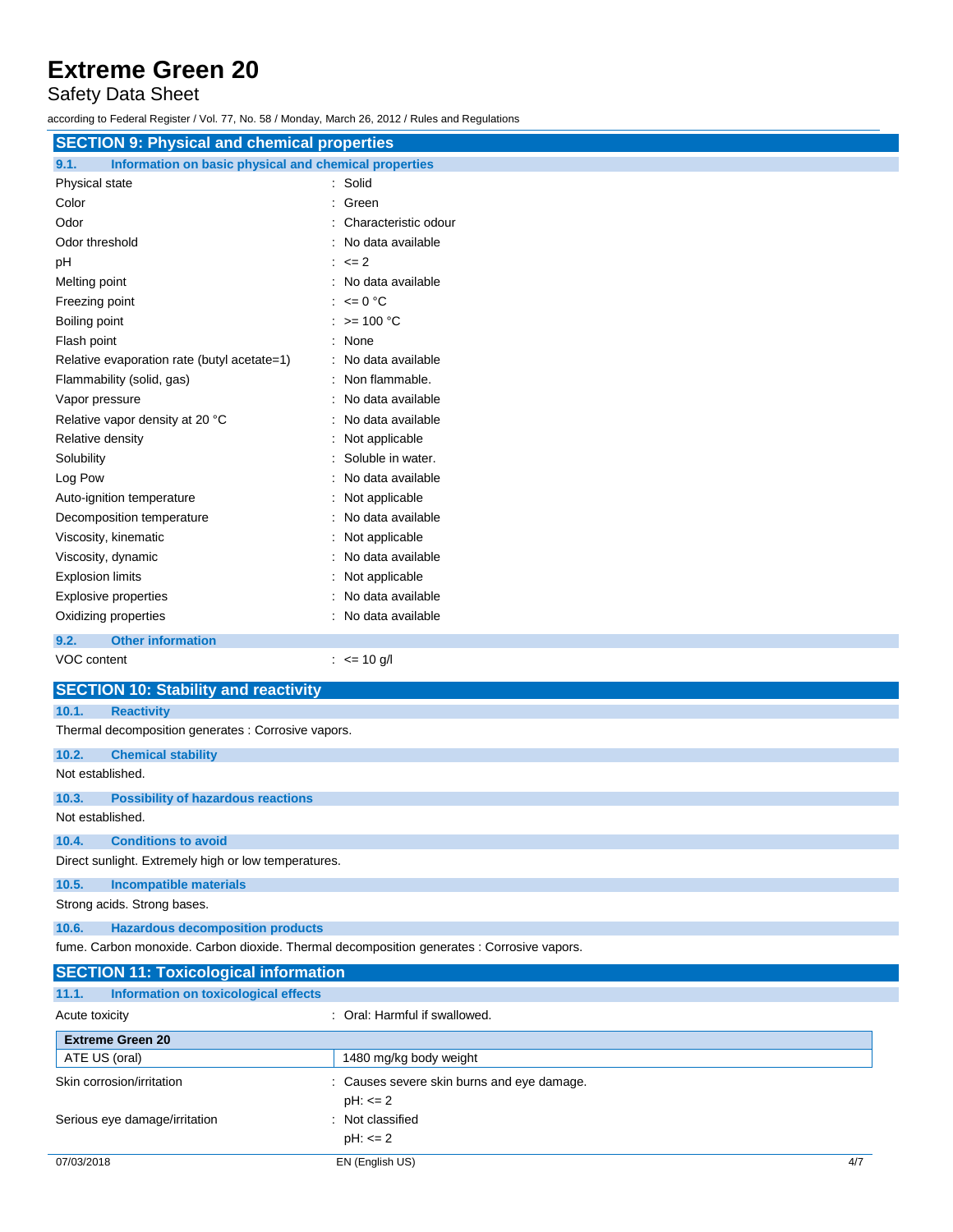## Safety Data Sheet

according to Federal Register / Vol. 77, No. 58 / Monday, March 26, 2012 / Rules and Regulations

| Respiratory or skin sensitization                      | : Not classified                                                                                                                       |
|--------------------------------------------------------|----------------------------------------------------------------------------------------------------------------------------------------|
| Germ cell mutagenicity                                 | . Not classified                                                                                                                       |
|                                                        | Based on available data, the classification criteria are not met                                                                       |
| Carcinogenicity                                        | : Not classified                                                                                                                       |
| Reproductive toxicity                                  | : Not classified                                                                                                                       |
|                                                        | Based on available data, the classification criteria are not met                                                                       |
| Specific target organ toxicity – single exposure       | . Not classified                                                                                                                       |
| Specific target organ toxicity – repeated<br>exposure  | . Not classified                                                                                                                       |
| Aspiration hazard                                      | : Not classified                                                                                                                       |
| Potential Adverse human health effects and<br>symptoms | : Based on available data, the classification criteria are not met. Harmful if swallowed.                                              |
| Symptoms/injuries                                      | : Causes severe skin burns and eye damage. Not expected to present a significant hazard under<br>anticipated conditions of normal use. |
| Symptoms/injuries after ingestion                      | : Swallowing a small quantity of this material will result in serious health hazard.                                                   |

| <b>SECTION 12: Ecological information</b> |                                                                                                                           |  |  |
|-------------------------------------------|---------------------------------------------------------------------------------------------------------------------------|--|--|
| 12.1.<br><b>Toxicity</b>                  |                                                                                                                           |  |  |
| Ecology - general                         | : The product is not considered harmful to aquatic organisms or to cause long-term adverse<br>effects in the environment. |  |  |
| Ecology - water                           | : Toxic to aquatic life.                                                                                                  |  |  |

| <b>Extreme Green 20</b>                   |                  |  |
|-------------------------------------------|------------------|--|
| Persistence and degradability             | Not established. |  |
| Proprietary                               |                  |  |
| Persistence and degradability             | Not established. |  |
| 12.3.<br><b>Bioaccumulative potential</b> |                  |  |
| <b>Extreme Green 20</b>                   |                  |  |
| Bioaccumulative potential                 | Not established. |  |
| Proprietary                               |                  |  |
| Bioaccumulative potential                 | Not established. |  |
| 12.4.<br><b>Mobility in soil</b>          |                  |  |

No additional information available

| 12.5. | Other adverse effects                                 |                                                                                |
|-------|-------------------------------------------------------|--------------------------------------------------------------------------------|
|       | Effect on the global warming<br><b>GWPmix comment</b> | : No known effects from this product.<br>: No known effects from this product. |

Other information  $\qquad \qquad$ : Avoid release to the environment.

| <b>SECTION 13: Disposal considerations</b> |                                                                                                             |  |
|--------------------------------------------|-------------------------------------------------------------------------------------------------------------|--|
| 13.1.<br><b>Disposal methods</b>           |                                                                                                             |  |
| Waste treatment methods                    | : Dispose of contents/container in accordance with licensed collector's sorting instructions.               |  |
| Product/Packaging disposal recommendations | Dispose in a safe manner in accordance with local/national regulations. Dispose of<br>contents/container to |  |
| Ecology - waste materials                  | : Avoid release to the environment.                                                                         |  |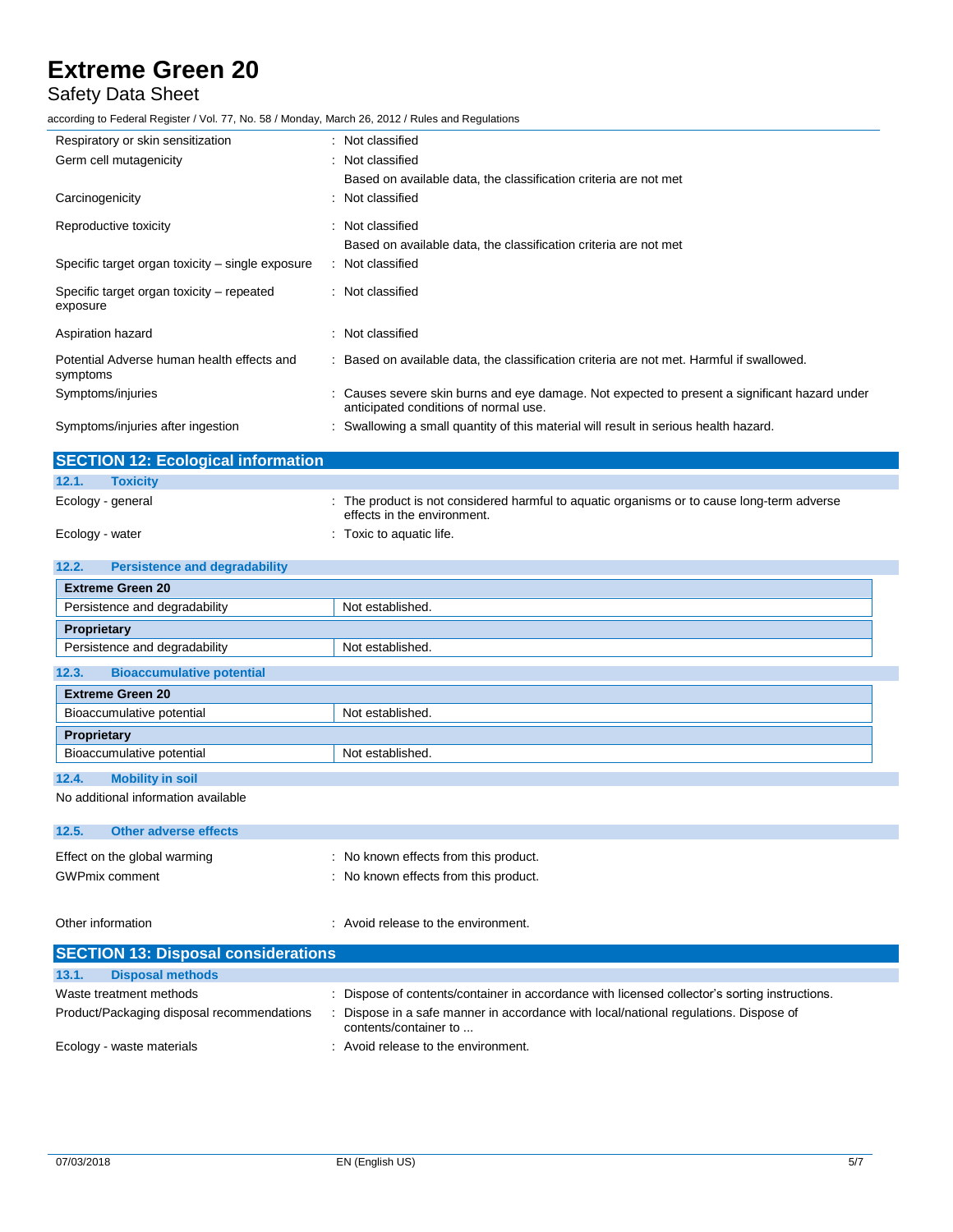### Safety Data Sheet

according to Federal Register / Vol. 77, No. 58 / Monday, March 26, 2012 / Rules and Regulations

### **SECTION 14: Transport information**

#### **Department of Transportation (DOT)**

In accordance with DOT

Other information **contains the contract of the contract of the contract of the contract of the contract of the contract of the contract of the contract of the contract of the contract of the contract of the contract of th** 

**TDG**

#### **Transport by sea**

#### **Air transport**

| <b>SECTION 15: Regulatory information</b>                                                                                                                                              |        |   |  |
|----------------------------------------------------------------------------------------------------------------------------------------------------------------------------------------|--------|---|--|
| 15.1. US Federal regulations                                                                                                                                                           |        |   |  |
| All components of this product are listed, or excluded from listing, on the United States Environmental Protection Agency Toxic<br>Substances Control Act (TSCA) inventory except for: |        |   |  |
| Proprietary                                                                                                                                                                            | CAS No | % |  |

### **15.2. International regulations**

### **CANADA**

| Proprietary                                                                                   |  |
|-----------------------------------------------------------------------------------------------|--|
| Not listed on the Canadian DSL (Domestic Substances List)/NDSL (Non-Domestic Substances List) |  |
| <b>EU-Regulations</b><br>No additional information available                                  |  |
| <b>National regulations</b><br>No additional information available                            |  |

### **15.3. US State regulations**

No additional information available

| <b>SECTION 16: Other information</b> |                         |                                                                                                                                                                                                                                                                                         |  |
|--------------------------------------|-------------------------|-----------------------------------------------------------------------------------------------------------------------------------------------------------------------------------------------------------------------------------------------------------------------------------------|--|
|                                      | Data sources            | : REGULATION (EC) No 1272/2008 OF THE EUROPEAN PARLIAMENT AND OF THE<br>COUNCIL of 16 December 2008 on classification, labeling and packaging of substances and<br>mixtures, amending and repealing Directives 67/548/EEC and 1999/45/EC, and amending<br>Regulation (EC) No 1907/2006. |  |
|                                      | Other information       | : None.                                                                                                                                                                                                                                                                                 |  |
|                                      | Full text of H-phrases: |                                                                                                                                                                                                                                                                                         |  |
|                                      | H302                    | Harmful if swallowed                                                                                                                                                                                                                                                                    |  |
|                                      | H314                    | Causes severe skin burns and eye damage                                                                                                                                                                                                                                                 |  |
|                                      | NFPA health hazard      | : 2 - Intense or continued exposure could cause temporary<br>incapacitation or possible residual injury unless prompt<br>$\bf{0}$<br>medical attention is given.                                                                                                                        |  |
|                                      | NFPA fire hazard        | : 0 - Materials that will not burn.<br>0                                                                                                                                                                                                                                                |  |
|                                      | NFPA reactivity         | : 0 - Normally stable, even under fire exposure conditions,<br>and are not reactive with water.                                                                                                                                                                                         |  |
|                                      | NFPA specific hazard    | : None                                                                                                                                                                                                                                                                                  |  |